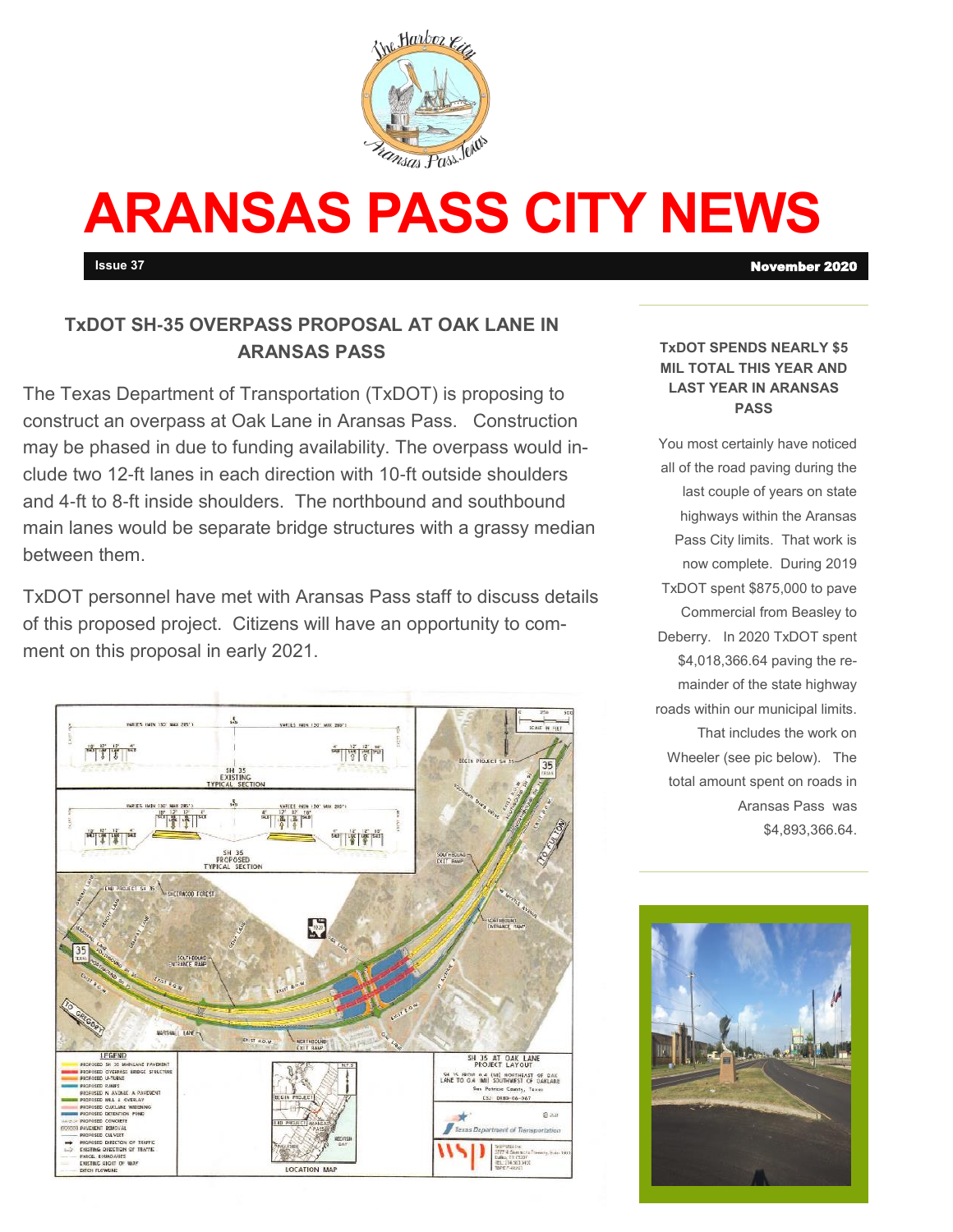

# **Pre-construction Signs Are Up At North McCampbell**

# **Why Is It Taking So Long For Construction to Start?**

The design phase of the drainage, sewer and road work in the area of N. McCampbell is complete. Now we are in the environmental comment period. That's what is taking so long. However, it should conclude on November 9th. Once that is done an environmental review report will be submitted for final approval. It then will be sent to the Texas General Land Office for further review and comment. That is the final step before we are authorized to publish the Notice of Intent to release the funds for this project. We anticipate going out for bid by the end of this year. Unfortunately, when it comes to grant dollars, we are required to go through a lot of red tape. But, that is a small price to pay in order to receive \$10 million for infrastructure improvements.

Funds for this project are part of the Community Development Block Grant—Disaster Relief grant. The City of Aransas Pass received \$10 mil through this grant. Virtually all of it will be used in the North McCampbell area stretching for several blocks. A map of the project area has been placed at the job site on N. McCampbell and Stapp.



## **LIFESAVERS RECOG-NIZED AND AWARDED**

During the October 19th City Council meeting officers Jeremy Gates (Left) and Adan Cruz (Right) were recognized for saving the life of a young Aransas Pass resident. Anytime an officer saves the life of another, he or she receives formal recognition and is awarded the Law Enforcement/ Public Safety Lifesaving Medal. Police Chief Eric Blanchard (center) said that the officers performance on September 22nd epitomizes our core values of honor, commitment, wisdom and compassion, and is the true meaning of public service.

 $\overline{\phantom{a}}$  , where  $\overline{\phantom{a}}$  , where  $\overline{\phantom{a}}$ 



Paving has started on the Roads at Conn Brown Harbor. (see Pic Above). Currently, traffic is being rerouted as the contractor works in the area where the Roundabout will be built. As of this moment the work is progressing well at the site.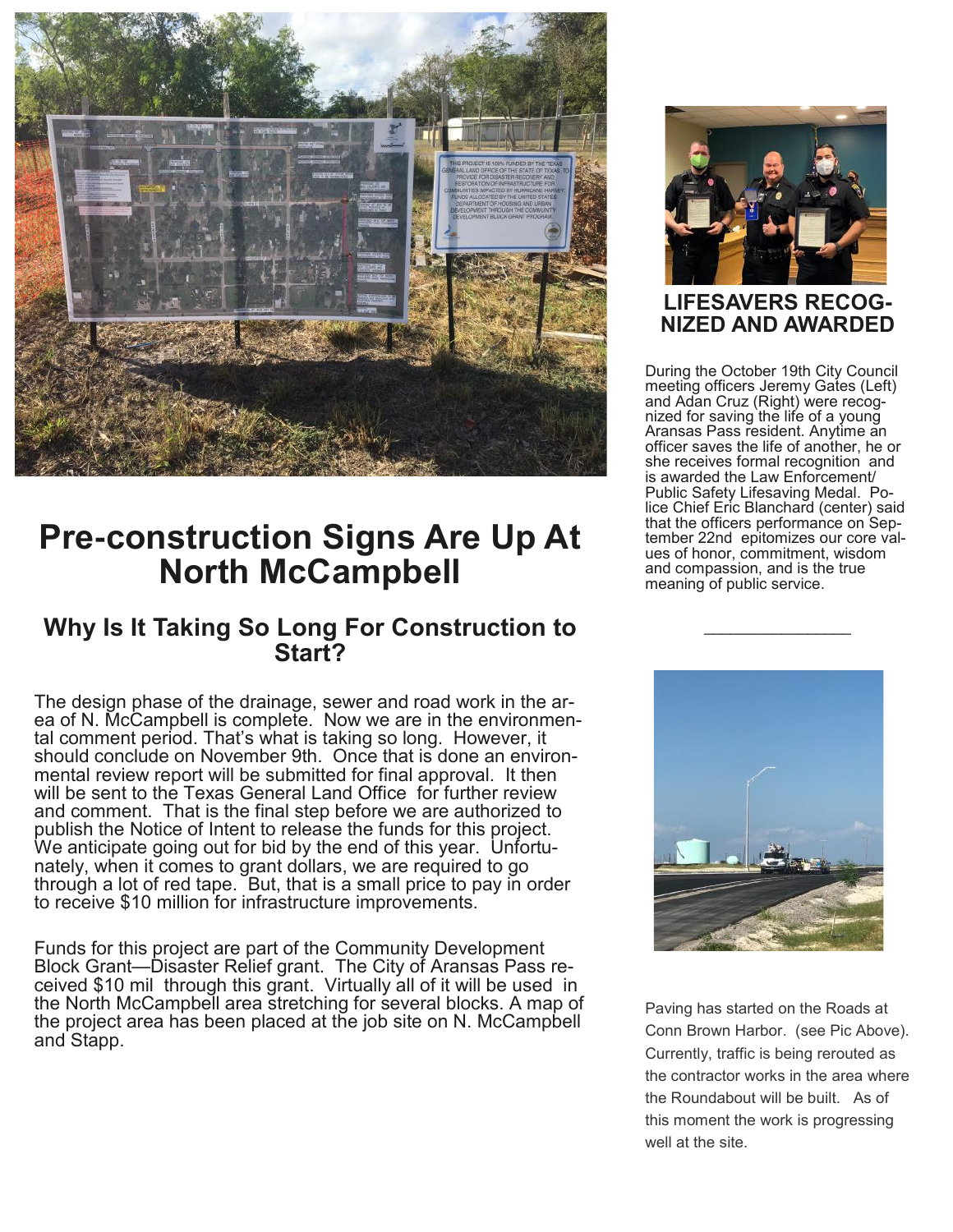# **CONTACT US**

Aransas Pass City News is published by the City of Aransas Pass, Tx. If you would like to subscribe or Unsubscribe call: 361- 758-5301.

### **WHO ARE YOUR CITY COUNCIL MEMBERS?**

- 1. Mayor Ram Gomez
- 2. Carrie Scruggs— Place 1
- 3. Billy Ellis—Place 2
- 4. Mayor Pro-Tem Jan Moore - Place 3
- 5. Vicki Abrego Place 4

600 W Cleveland

Aransas Pass, Tx

361-758-5301



## **Office of the City Manager**

### **THANK YOU!!**

I would like to take this opportunity to thank the Aransas Pass Citizens, Mayor and Council and City staff for allowing me to serve this wonderful community. It has been a high honor.

I accepted this position two weeks before Category 4 Hurricane Harvey ravaged our City and began work just a few days after the Hurricane. When I interviewed for the position back in the Summer of '17, I had several goals based on what the Mayor and Council and community told me they wanted to accomplish. A good portion of that had to become lower priorities in order to concentrate on the hurricane recovery work. My new overriding goal was to work with the community, Mayor and Council and staff to help rebuild a City and make Aransas Pass stronger after the hurricane than before. Back in September of 2017, that didn't seem possible. But, teamwork made it happen. We now are on the downhill side of the hurricane recovery work, and there is still work to do, but because of an excellent Mayor and Council you are successfully completing an epic task not encountered by many U.S. cities.

If a measurement of a community is how well it recovers from a disaster, Aransas Pass is one of the best. The next challenge will be to build upon the post-hurricane foundation that was constructed by the Community, the Mayor and Council and City Staff. I anticipate that will be a major goal for the next City Manager. Goodbye and the very best to a great community. You will continue to succeed.

Gary Edwards, Outgoing Aransas Pass City Manager

## **SEARCH FOR A NEW CITY MANAGER IS UNDERWAY**

————————————————————

The Mayor and City Council have started looking for a City Manager. They have hired Chris Hartung, a Texas based consulting firm, to conduct the nationwide search. Hartung has interviewed the Mayor and Council and staff members in order to learn what sort of background and skills are needed for this important position. It will be a few months before the process is completed. In the meantime, Finance Director, Sandra Garcia, will serve as Interim City Manager.